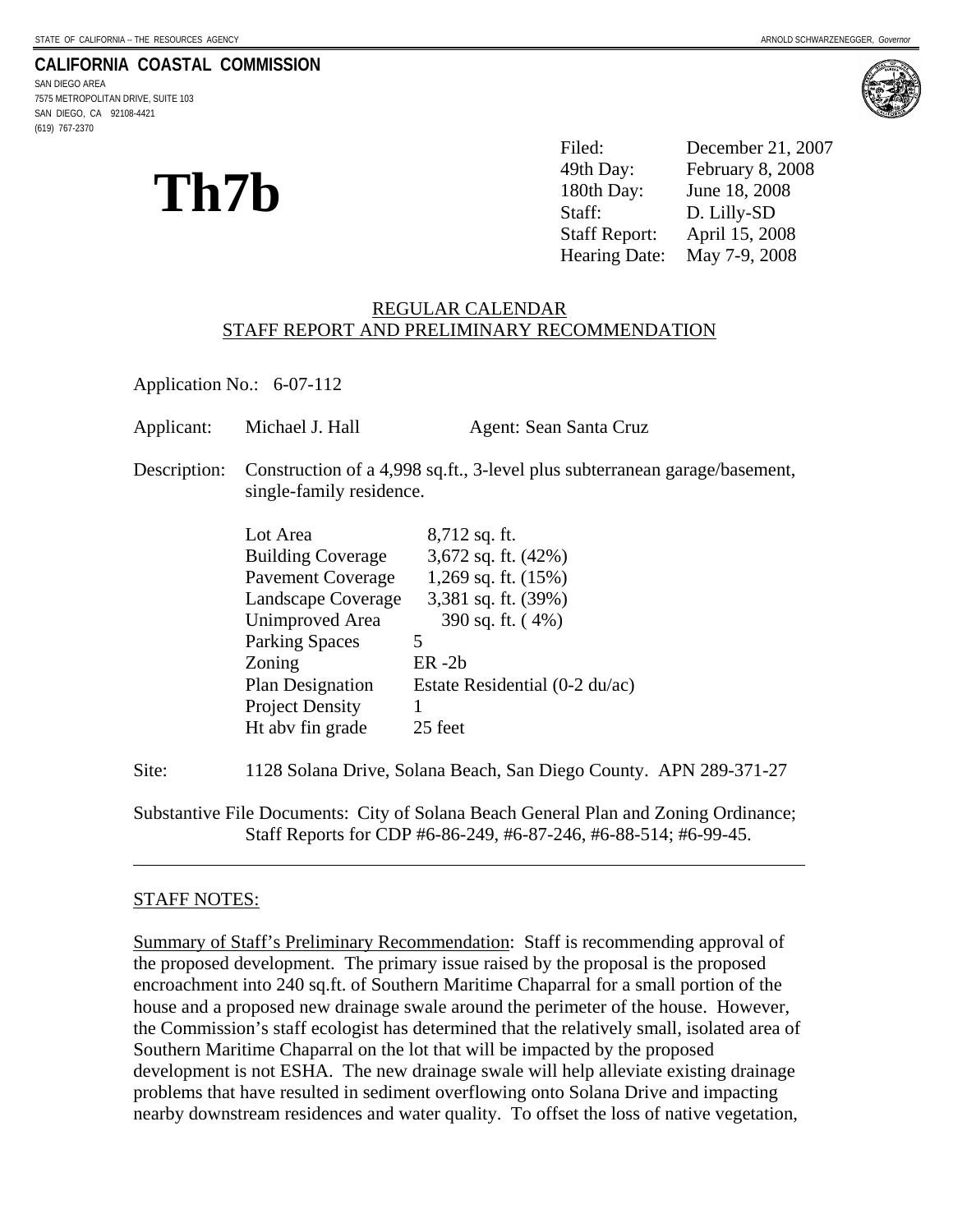the applicant has proposed revegetating a small portion of disturbed habitat surrounding the existing lot with southern maritime chaparral.

Special Conditions require placement of open space over the revegetated area, and recordation of a deed restriction requiring a permit for all future improvements within the area currently designated as open space by the City of Solana Beach and the homeowners association, to ensure no impacts to this area occur. Final landscaping plans and drainage plans are also required.

Standard of Review: The City of Solana Beach does not yet have a certified Local Coastal Program. As such, the standard of review for the proposed development is Chapter 3 of the Coastal Act.

# I. PRELIMINARY STAFF RECOMMENDATION:

l

The staff recommends the Commission adopt the following resolution:

# **MOTION:** *I move that the Commission approve Coastal Development Permit No. 6-07-112 pursuant to the staff recommendation.*

# **STAFF RECOMMENDATION OF APPROVAL:**

Staff recommends a **YES** vote. Passage of this motion will result in approval of the permit as conditioned and adoption of the following resolution and findings. The motion passes only by affirmative vote of a majority of the Commissioners present.

# **RESOLUTION TO APPROVE THE PERMIT:**

The Commission hereby approves a coastal development permit for the proposed development and adopts the findings set forth below on grounds that the development as conditioned will be in conformity with the policies of Chapter 3 of the Coastal Act and will not prejudice the ability of the local government having jurisdiction over the area to prepare a Local Coastal Program conforming to the provisions of Chapter 3. Approval of the permit complies with the California Environmental Quality Act because either 1) feasible mitigation measures and/or alternatives have been incorporated to substantially lessen any significant adverse effects of the development on the environment, or 2) there are no further feasible mitigation measures or alternatives that would substantially lessen any significant adverse impacts of the development on the environment.

II. Standard Conditions.

See attached page.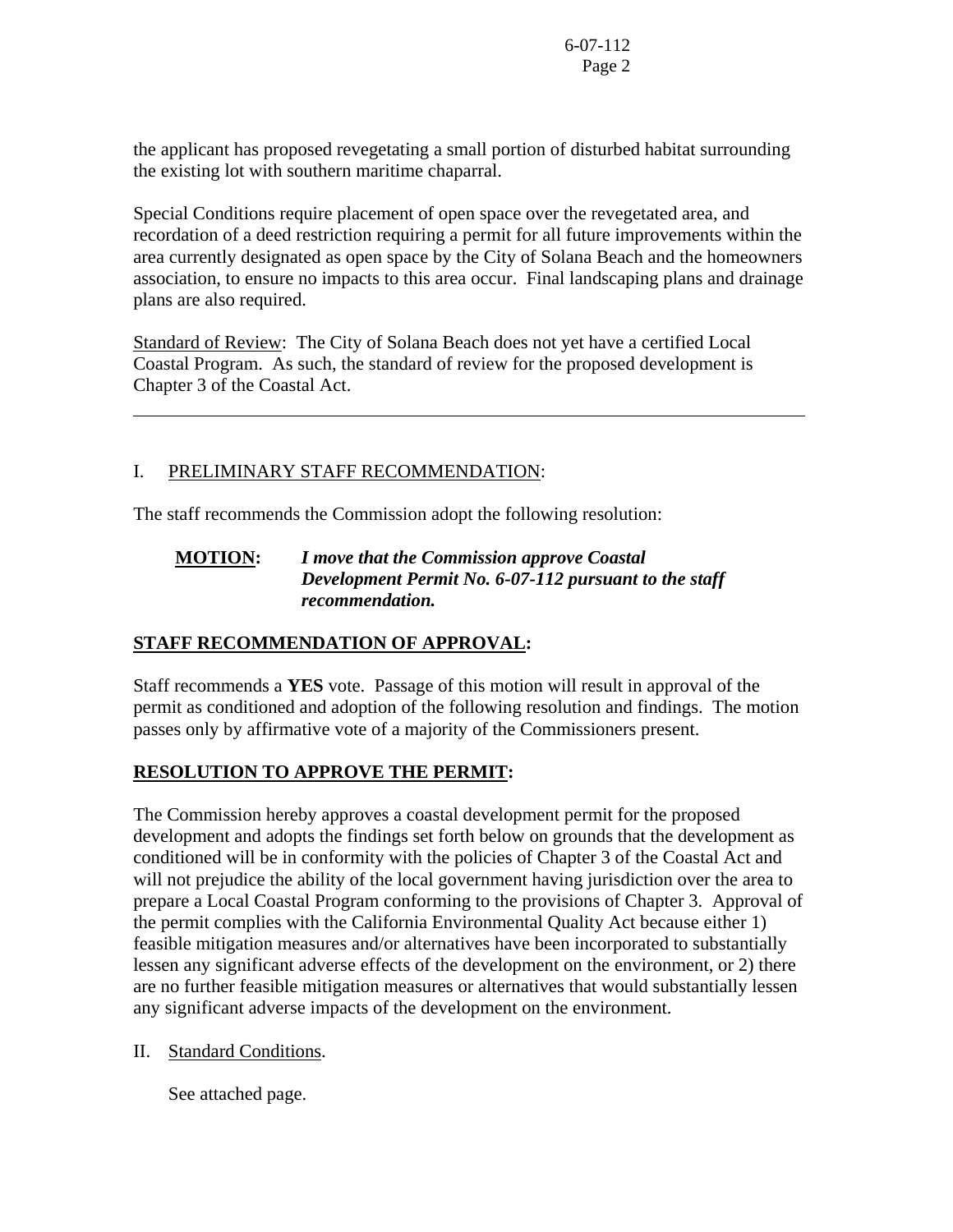#### III. Special Conditions.

The permit is subject to the following conditions:

 1. Final Plans. **PRIOR TO ISSUANCE OF THE COASTAL DEVELOPMENT PERMIT**, the applicant shall submit for review and written approval by the Executive Director, final site and building plans for the proposed home that have first been approved by the City of Solana Beach. Said plans shall be in substantial conformance with the plans submitted with this application by ABPA Architects dated 5/29/07.

a. No structures, fencing, grading, clearing of vegetation, brush management, ornamental landscaping or other improvements are permitted in the area generally described as outside of the existing graded pad on Lot 10 of Solana Hills Estate, and in the open space area approved by the City of Solana Beach for APN #289-371-27 on January 12, 1989, with the exception of a brow ditch (see Exhibit #2).

The permittee shall undertake development in accordance with the approved plans. Any proposed changes to the approved plans shall be reported to the Executive Director. No changes to the plans shall occur without a Coastal Commission approved amendment to this coastal development permit unless the Executive Director determines that no amendment is legally required.

2. Final Drainage Plan. **PRIOR TO ISSUANCE OF THE COASTAL DEVELOPMENT PERMIT**, the applicant shall submit to the Executive Director for review and written approval, a final drainage and runoff control plan documenting, graphically and through notes on the plan, that runoff from the roof, driveway and other impervious surfaces will be collected and directed into pervious areas on the site (landscaped areas) for infiltration and/or percolation in a non-erosive manner, prior to being conveyed off-site.

The permittee shall undertake the development in accordance with the approved plans. Any proposed changes to the approved plans shall be reported to the Executive Director. No changes to the plans shall occur without a Coastal Commission approved amendment to this coastal development permit unless the Executive Director determines that no amendment is legally required.

 3. Future Development Restriction. This permit is only for the development described in coastal development permit No. 6-07-112. Pursuant to Title 14 California Code of Regulations section 13250(b)(6), the exemptions otherwise provided in Public Resources Code section 30610(a) shall not apply to the development governed by coastal development permit No. 6-07-112.Accordingly, any future improvements to the single family house authorized by this permit, shall require an amendment to Permit No. 6-07- 112 from the Commission or shall require an additional coastal development permit from the Commission or from the applicable certified local government.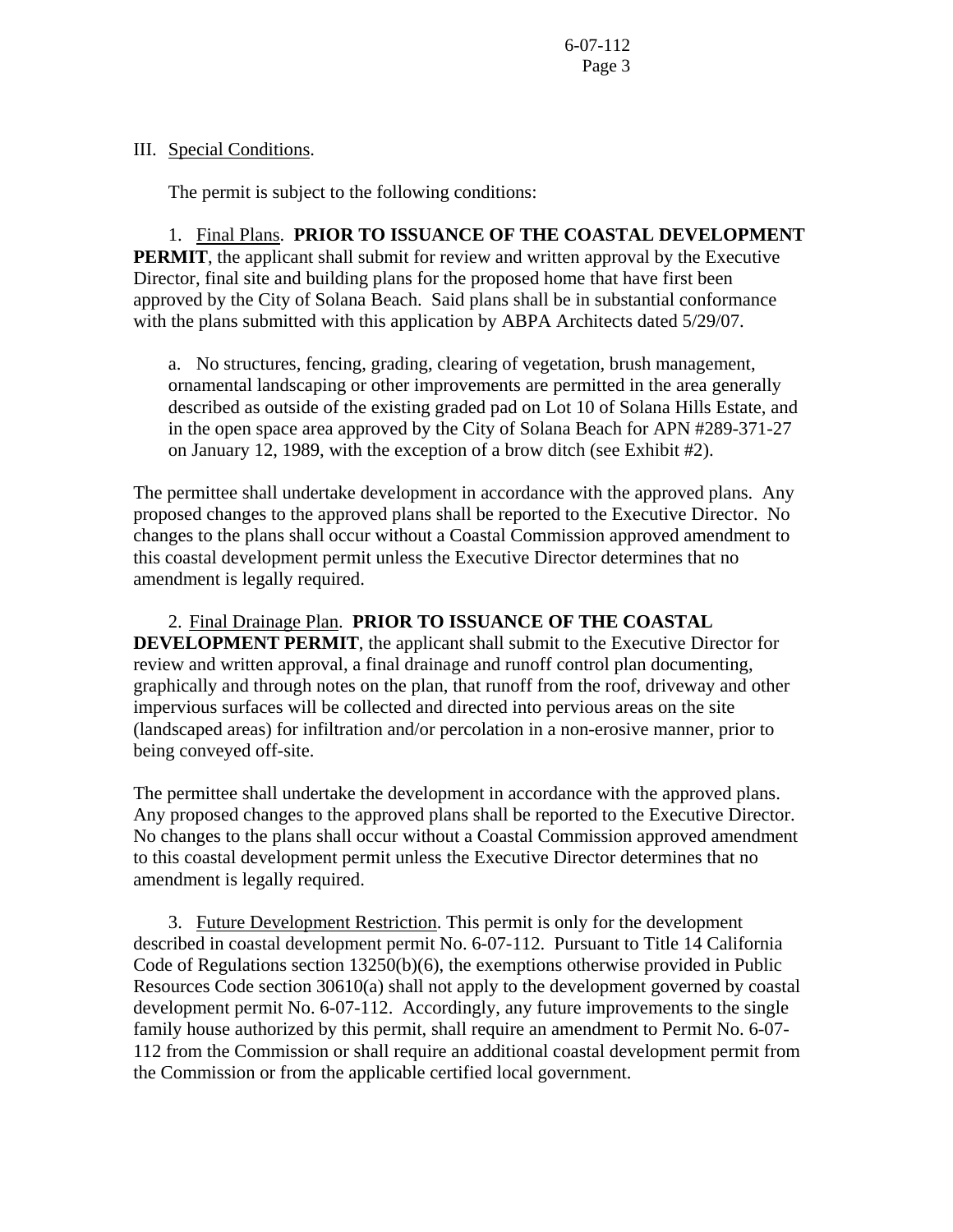4. Open Space Restriction.No development, as defined in section 30106 of the Coastal Act shall occur in the area generally described as the area outside lot APN #289- 371-27-10 proposed for revegetation as depicted in an exhibit attached to the Notice of Intent to Issue Permit (NOI) that the Executive Director issues for this permit, except for planting and maintenance of native southern maritime chaparral vegetation.

### **PRIOR TO ISSUANCE BY THE EXECUTIVE DIRECTOR OF THE NOI FOR**

**THIS PERMIT**, the applicant shall submit for the review and approval of the Executive Director and, upon such approval, for attachment as an Exhibit to the NOI, a formal legal description and graphic depiction of the portion of the subject property affected by this condition, as generally described above and shown on Exhibit #6 attached to this staff report.

#### 5. Deed Restriction. **PRIOR TO ISSUANCE OF THE COASTAL**

**DEVELOPMENT PERMIT**, the applicant shall submit to the Executive Director for review and approval documentation demonstrating that the applicant has executed and recorded against the parcel(s) governed by this permit a deed restriction, in a form and content acceptable to the Executive Director: (1) indicating that, pursuant to this permit, the California Coastal Commission has authorized development on the subject property, subject to terms and conditions that restrict the use and enjoyment of that property; and (2) imposing the Special Conditions of this permit as covenants, conditions and restrictions on the use and enjoyment of the Property. The deed restriction shall include a legal description of the entire parcel or parcels governed by this permit. The deed restriction shall also indicate that, in the event of an extinguishment or termination of the deed restriction for any reason, the terms and conditions of this permit shall continue to restrict the use and enjoyment of the subject property so long as either this permit or the development it authorizes, or any part, modification, or amendment thereof, remains in existence on or with respect to the subject property.

 6. Landscape Plans: By acceptance of this permit, the applicant agrees to the following:

 a. Native Southern Maritime Chaparral shall be planted in the areas shown on Exhibit #6 of this permit.

b. Landscaping on the site shall emphasize the use of drought-tolerant native species. Use of drought-tolerant, non-invasive ornamental species and lawn area is allowed as a small component. No plant species listed as problematic and/or invasive by the California Native Plant Society**,** the California Invasive Plant Council, or as may be identified from time to time by the State of California shall be employed or allowed to naturalize or persist on the site. No plant species listed as 'noxious weed' by the State of California or the U.S. Federal Government shall be utilized.

c. The planting plan shall be implemented within 60 days of completion of construction.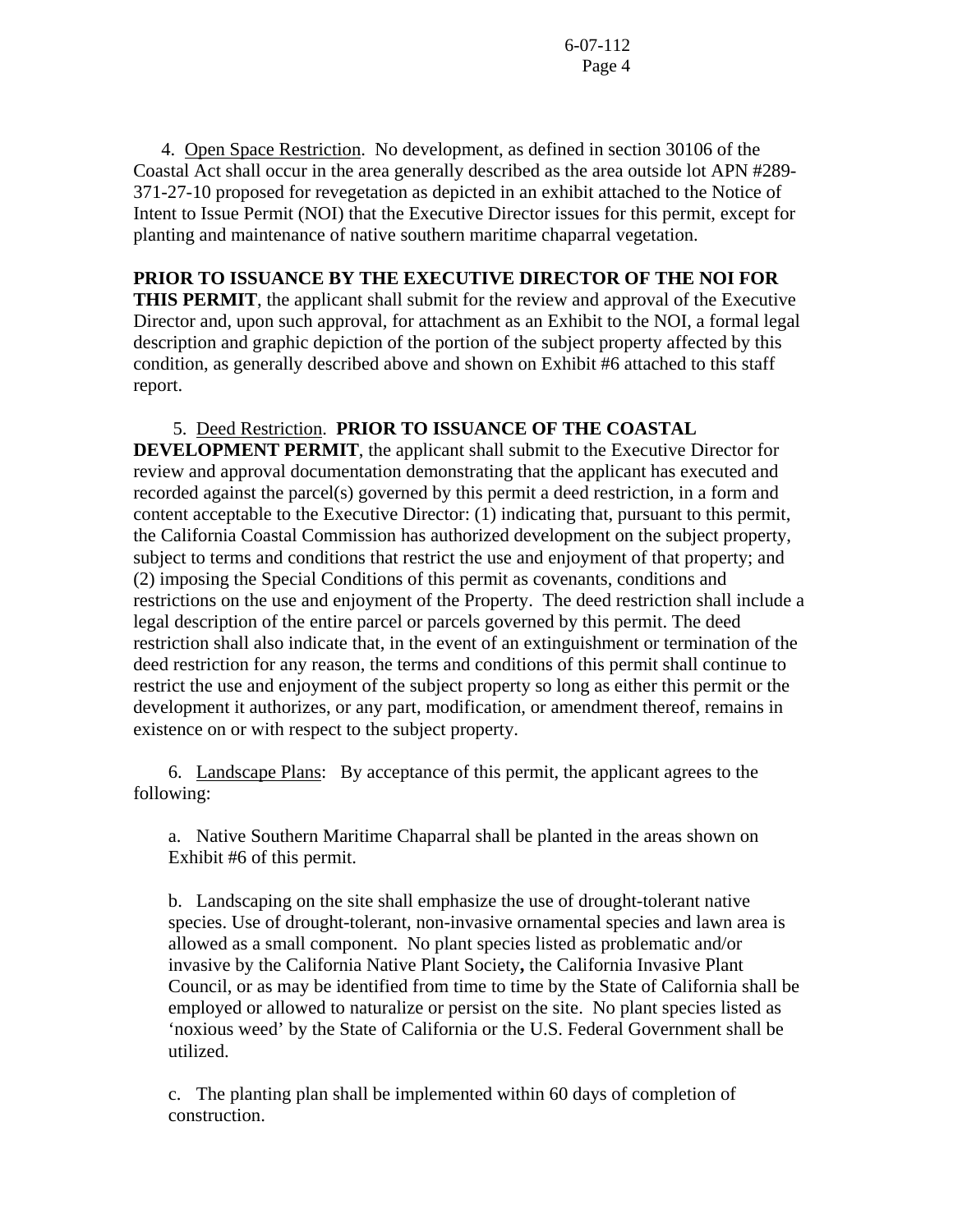d. All required plantings shall be maintained in good growing condition, and whenever necessary, shall be replaced with new plant materials to ensure continued compliance with applicable landscape screening requirements.

e. Rodenticides containing any anticoagulant compounds (including, but not limited to, Warfarin, Brodifacoum, Bromadiolone or Diphacinone) shall not be used.

f. Five years from the date of issuance of the coastal development permit, the applicant shall submit for review and written approval of the Executive Director, a landscape monitoring report, prepared by a licensed Landscape Architect or qualified Resource Specialist, that certifies the on-site landscaping is in conformance with the landscape plan approved pursuant to this Special Condition. The monitoring report shall include photographic documentation of plant species and plant coverage.

The permittee shall undertake the development in accordance with the approved plans. Any proposed changes to the approved plans shall be reported to the Executive Director. No changes to the plans shall occur without a Coastal Commission approved amendment to this coastal development permit unless the Executive Director determines that no amendment is legally required.

 7. Disposal of Graded Soils. By acceptance of this permit, the applicant agrees to either dispose of the graded soils outside of the coastal zone, or, if the site is located within the coastal zone, a separate coastal development permit or permit amendment shall first be obtained from the California Coastal Commission or its successors in interest.

#### IV. Findings and Declarations.

The Commission finds and declares as follows:

 1. Detailed Project Description/History. The proposed project is construction of a 4,998 sq.ft., 25 ft.-high, 3-level plus subterranean garage/basement, single-family residence on a 8,712 sq. ft. lot east of Interstate 5 in the City of Solana Beach. The subject parcel is part of 7.85-acre 10-unit planned residential development (PRD) approved by the Commission in December 1988 that created the subject Lot 10 and included grading and site preparation (CDP #6-88-514/Solana Hills Estates). Eight of the residential development pads were sited on the mesa top off of San Julio Road, and two lots, 9 and 10, were sited at the base of the slope taking access off of Solana Drive. Nine of the ten sites have been developed with single-family residences. The subject site is the last remaining vacant lot in the PRD.

The residential development will involve exporting approximately 840 cubic yards of material off-site. Since the applicant has not identified the location of the proposed export location, Special Condition #7 has been attached which requires that if the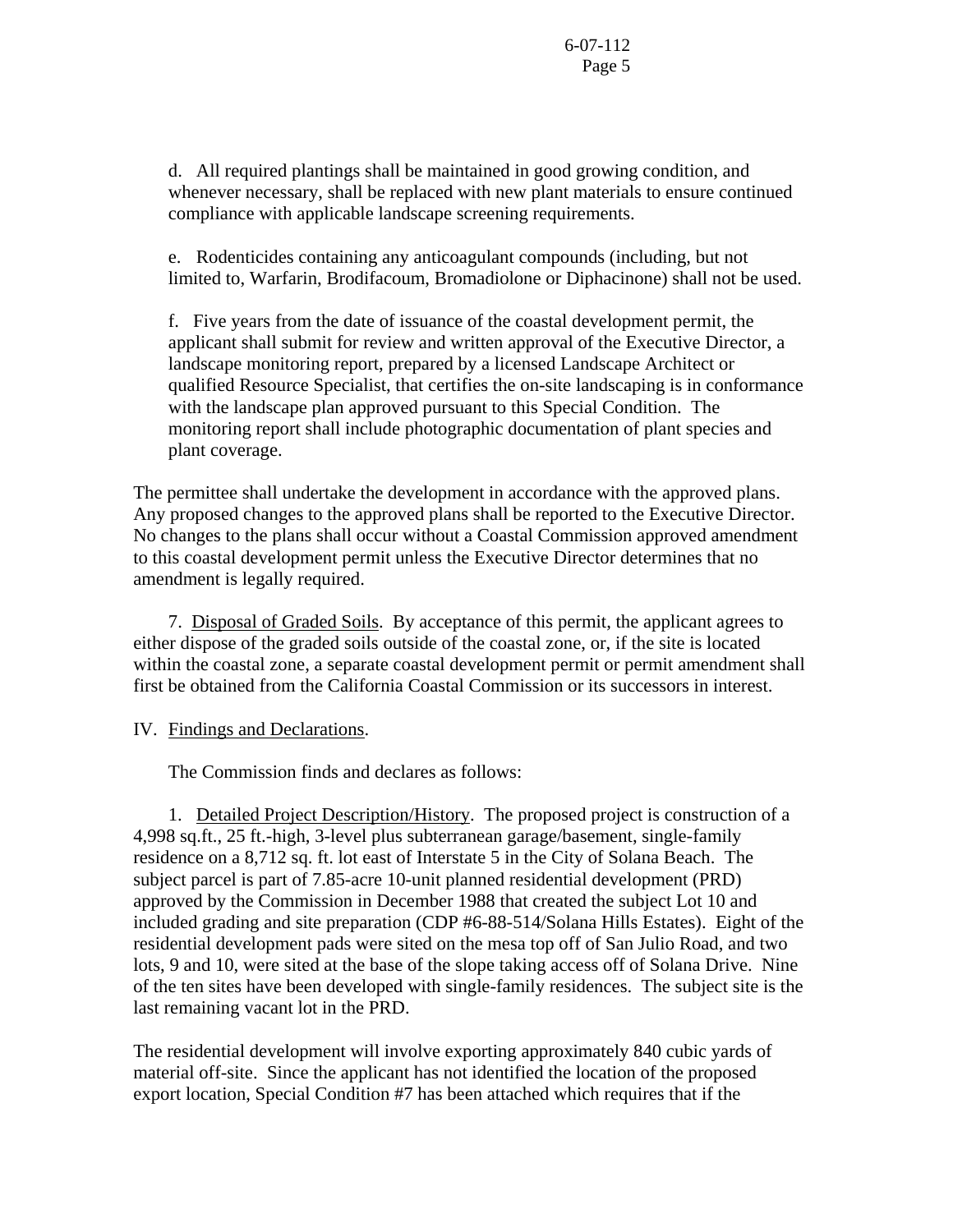disposal site is within the coastal zone, the applicant must obtain or provide evidence of a coastal permit authorizing its disposal, if necessary.

The subject parcel has been has been the subject of numerous coastal development permits. The Commission approved the following permits prior to 1988: CDP #6-83- 652 for the construction of a 15-unit Planned Residential Development and miscellaneous improvements; CDP #6-86-249 for grading and construction of 15 condominium units and tennis court; and CDP #6-87-246 for a 15-unit Planned Residential Development, site preparation and construction of an access road. Each of these permits was allowed to expire without any development occurring.

However, as a condition of approval for CDP #6-87-246, both the City of Solana Beach and the Commission imposed restrictions on the developable area of the project site and required that the steep, naturally-vegetated portions of the site be protected through an open space deed restriction, which was subsequently recorded.

As noted, after each of these three permits expired, development on the site did eventually occur through CDP #6-88-514, which divided the site into 10 residential lots, including the subject Lot 10, although the entire parcel remained in common ownership. As part of the local project approval, the City of Solana Beach required that a revised open space deed restriction be placed on the property that was more protective of the naturally vegetated steep slopes than the one that had previously been approved by the Commission as part of CDP #6-87-246. Thus, the Commission also required that a new open space deed restriction be recorded which would mirror exactly the portions of the property restricted by the City. This second deed restriction was also recorded, superseding the previous one (see Exhibit #3).

Since the 1988 approval of CDP #6-88-514, the Commission has approved the construction of individual residences within the PRD. As these individual permit applications were reviewed, comparisons of the plans approved with CDP #6-88-514 and the as-built plans for individual lots revealed that many portions of the parcel were not graded consistent with CDP #6-88-514, and that revisions were made to the approved open space deed restrictions. The open space originally required by the Commission followed a contour line; a third deed restriction had been recorded applying the open space around a lot line established for each home site (see Exhibit #4). In some cases, this resulted in minor amounts of grading taking place in the required, approved open space area.

During the review and analysis of a previous development application for a property in the subdivision, Commission staff contacted the City of Solana Beach in order to determine the City's records of open space on the site. The City stated that their records show that the open space deed restriction for the subdivision that was recorded pursuant to CDP #6-88-514 was subsequently revised without the Commission's approval, but with the approval of the City.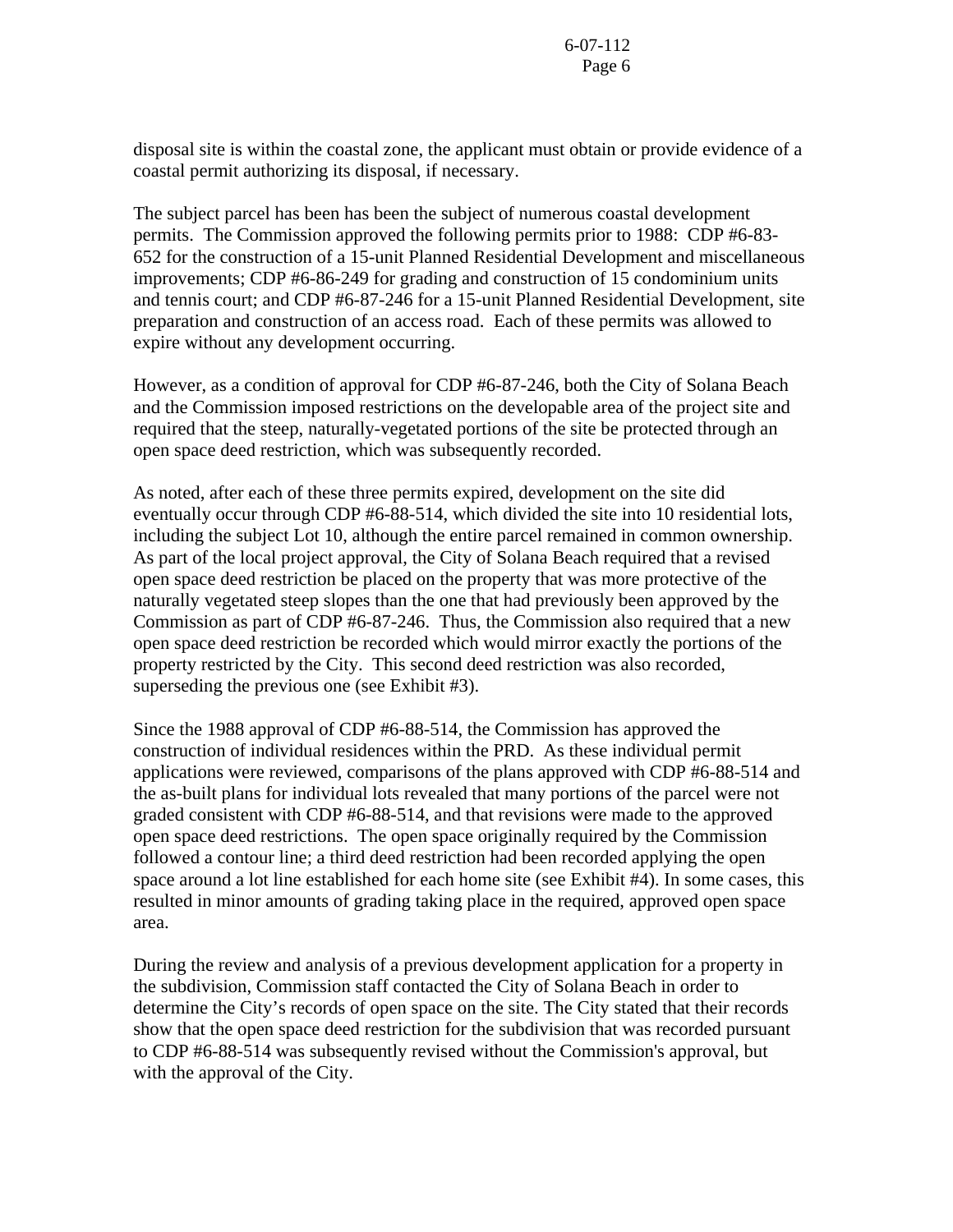In the case of the subject lot, the approved project, based on CDP #6-88-514, only permitted grading on portions of the slopes flatter than 25% grade; however, a larger area than that has been graded. However, some non-steep portions of the slopes not included in the Commission-approved open space restriction were included in the revised open space deed restriction approved only by the City. The grading on the site is therefore consistent with the deed restriction approved only by the City but inconsistent with the Commission's previously required deed restriction.

It is unclear why or how the boundaries of the open space area were revised other than the fact that such a revision was never approved by the Commission. The subdivision has been the subject of numerous problems in past years and the property was sold several times due to bankruptcies of previous owners. As a result of a foreclosure, each lot was sold off individually and has been receiving individual coastal development permits.

In the review of these permits, while the inconsistencies have been noted between the approved building pad and open space and the as-built development, the residential development proposed has generally been confined to the building pads as graded. However, in the case of the proposed project, construction of the subject residence as proposed would require grading beyond the existing graded pad and brow ditch located at the edge of the pad.

In 1996, the Commission approved CDP #6-96-20, for a re-subdivision of the entire 7.85 acre parcel to allow conversion of the condominium form of development to fee simple ownership with retention of the open space parcel adjacent to the mesa top lots in common interest ownership, and deletion of common interest ownership of the open space adjacent to the two lower lots 9 and 10. At that time, the Commission required recordation of the revised open space boundary, as originally approved only by the City, as a condition of approval. However, the deed restriction was never recorded, and the permit expired. In September 2000, the Commission approved a new application for the same conversion of ownership over the parcel, and again required recordation of the open space as revised. This permit was also allowed to expire without the deed restriction being re-recorded.

Therefore, at this time, the entire subdivision is still in common ownership, and the two violations of CDP #6-88-514 continue to occur. One is the recordation of an open space deed restriction that supersedes, and conflicts, with the deed restriction required by CDP #6-88-514 and the other is the grading of building pads which has occurred inconsistent with the grading plans approved by CDP #6-88-514.

The project site is located within an area that was previously covered by the County of San Diego's Certified Local Coastal Program (LCP). However, the County LCP was never effectively certified and since then, the City of Solana Beach incorporated. The City of Solana Beach does not yet have a certified Local Coastal Program. As such, the standard of review for the proposed development is Chapter 3 of the Coastal Act.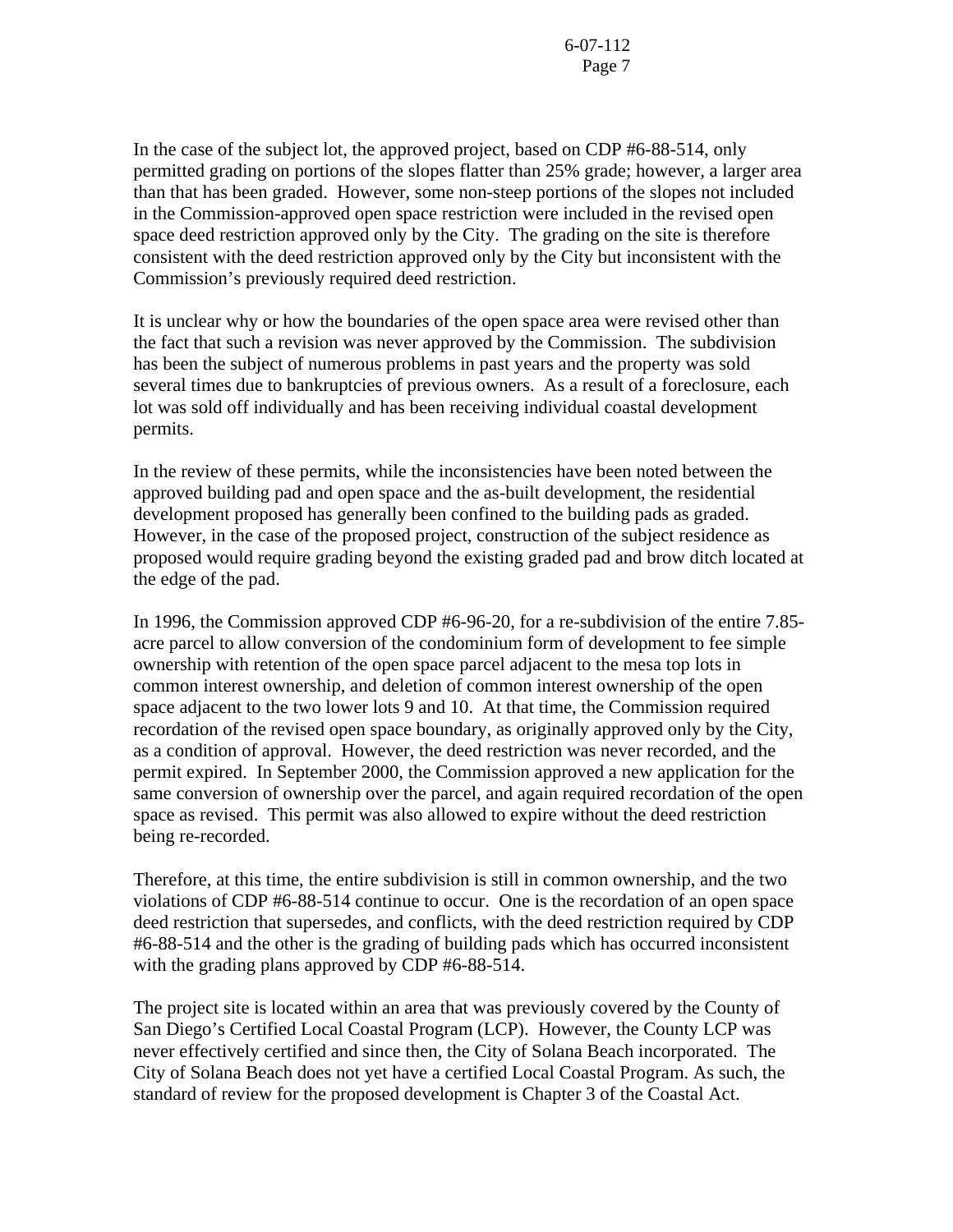2. Unpermitted Development. Although development in the form of a revised open space deed restriction and grading has taken place without the benefit of a coastal development permit, consideration of the application by the Commission has been based solely upon the Chapter 3 policies of the Coastal Act. Approval of the permit does not constitute a waiver of any legal action with regard to any violation of the Coastal Act that may have occurred, nor does it constitute admission as to the legality of any development undertaken on the subject site without a coastal development permit.

3. Biological & Scenic Resources. Section 30240 of the Act states:

 (a) Environmentally sensitive habitat areas shall be protected against any significant disruption of habitat values, and only uses dependent on those resources shall be allowed within those areas.

 (b) Development in areas adjacent to environmentally sensitive habitat areas and parks and recreation areas shall be sited and designed to prevent impacts which would significantly degrade those areas, and shall be compatible with the continuance of those habitat and recreation areas.

Section 30251 of the Act states in part:

The scenic and visual qualities of coastal areas shall be considered and protected as a resource of public importance. Permitted development shall be sited and designed to protect views to and along the ocean and scenic coastal areas, to minimize the alteration of natural land forms, to be visually compatible with the character of surrounding areas, and, where feasible, to restore and enhance visual quality in visually degraded areas.

Section 30253(1) states:

New development shall:

 (1) Minimize risks to life and property in areas of high geologic, flood, and fire hazard.

The project site is located at the base of a large steep slope facing Interstate 5. The subject site has been rough graded, and a brow ditch constructed around the perimeter of the pad. It appears that the building pad was graded based upon the unapproved open space deed restriction. The graded building pad is not identical to the grading approved by CDP #6-88-514, and encroaches slightly into some of the open space required by that permit. However, the encroachment is minor, and some areas outside of the graded pad that were originally anticipated to be developed have been left undisturbed and included in the (unapproved) open space.

However, as proposed, a portion of the existing brow ditch would be relocated into the steep slopes. A slope and vegetation analysis submitted by the applicant indicates that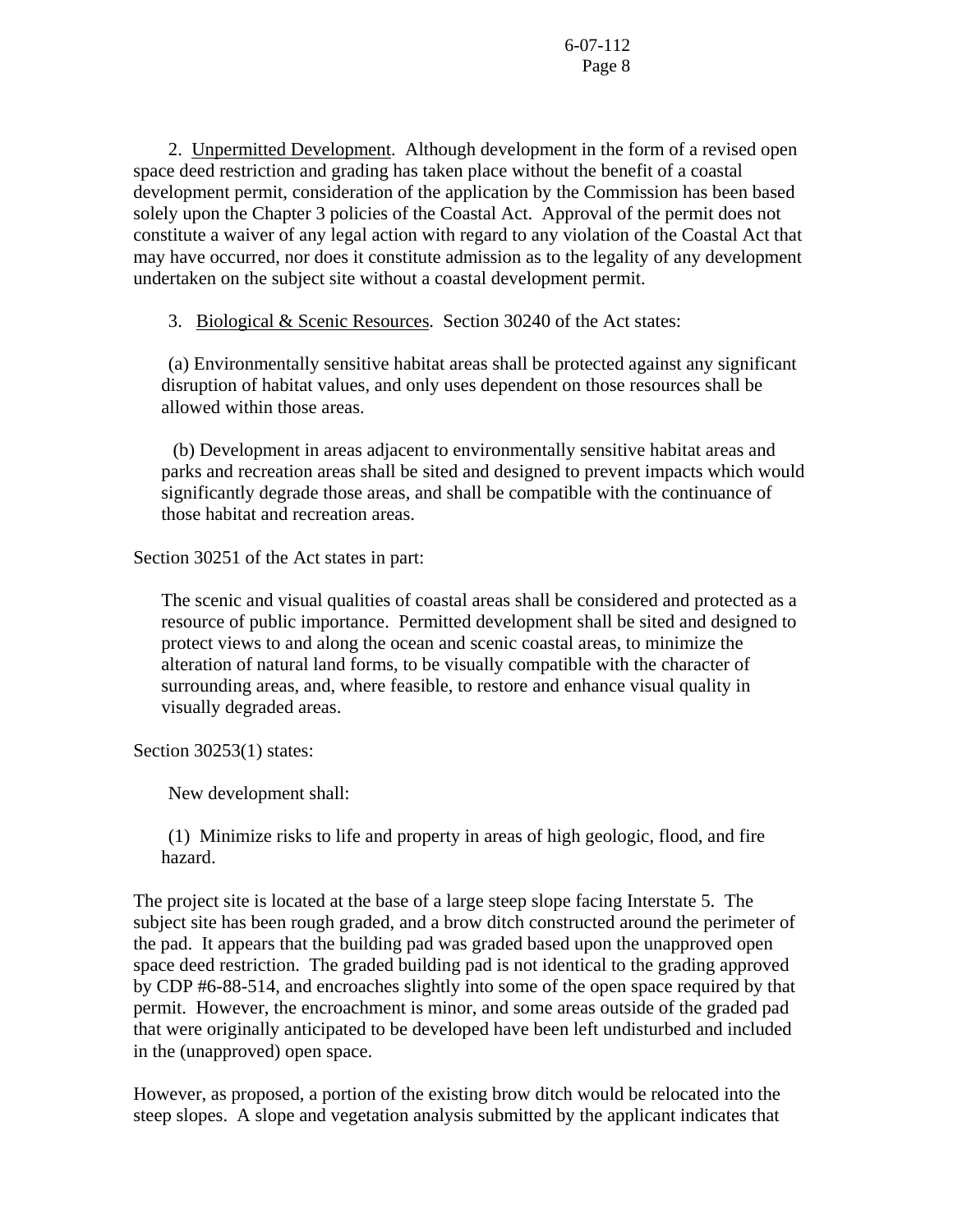the proposed project would encroach 140 sq.ft. into steep slopes, and 240 square feet into Southern Maritime Chaparral native vegetation for construction of the new brow ditch (see Exhibit #5). The applicant has proposed revegetating several areas (totaling approximately 250 sq.ft.) around the proposed residence with southern maritime chaparral vegetation to offset the impacts to existing vegetation.

The Commission has historically limited grading of steep slopes to minimize the visual impacts associated with such grading, to preserve the habitat values of significantly vegetated steep slopes areas, and to avoid the increased likelihood of erosion, runoff and sedimentation which can occur when steep slopes are graded. These concerns can be addressed by eliminating or significantly reducing grading on steep slopes. While minor encroachments into steep slopes have been allowed in some instances, where there is the possibility to develop sites without such encroachments, they should be avoided.

In the case of the proposed project, the proposed encroachment would be from construction of a new brow ditch. The applicant has indicted that the existing brow ditch on the site has not been adequately channeling runoff from the surrounding slopes, resulting in sedimentation overflow onto downstream streets. The proposed brow ditch relocation is intended to help alleviate some of these existing drainage problems and the only way to address this is with the proposed minor encroachment into the slope.

The Commission's ecologist has visited the site and determined that the fairly isolated patch of Southern Maritime Chaparral that would be impacted by the proposed development is not an Environmentally Sensitive Habitat Area (ESHA), as the vegetation is patchy and mostly surrounded by development.

The Commission can accept build out of the existing graded pad, although it is not identical to the open space originally required, because it is generally as protective of coastal resources as the original deed restriction. In addition, impacts to native habitat from the proposed brow ditch would be very minor, would be offset by the proposed new native vegetation planted, and would reduce adverse impacts to water quality and downstream resources from sedimentation. Special Condition #1 requires submittal of final plans showing the only encroachment beyond the graded pad allowed is the proposed brow ditch. Special Condition #4 requires the revegetated areas to be placed under an open space restriction (the proposed revegetation area is already within the open space area required by the City of Solana Beach previously, but the Commission was not a party to that action. Native vegetation is an allowed use under the City's restriction).

The potential for additional encroachment into the surrounding vegetation for brush management was also analyzed. In recent years, the issue of fire safety in areas of "wildland/urban interface" has become increasingly pertinent. Local governments and fire departments/districts have become increasingly aware of the need to either site new development away from fire-prone vegetation, or to regularly clear vegetation surrounding existing structures. Since fire department requirements for vegetation thinning and clear-cutting can adversely effect coastal resources, the Commission has in many past actions included a 30-foot brush-management zone around proposed structures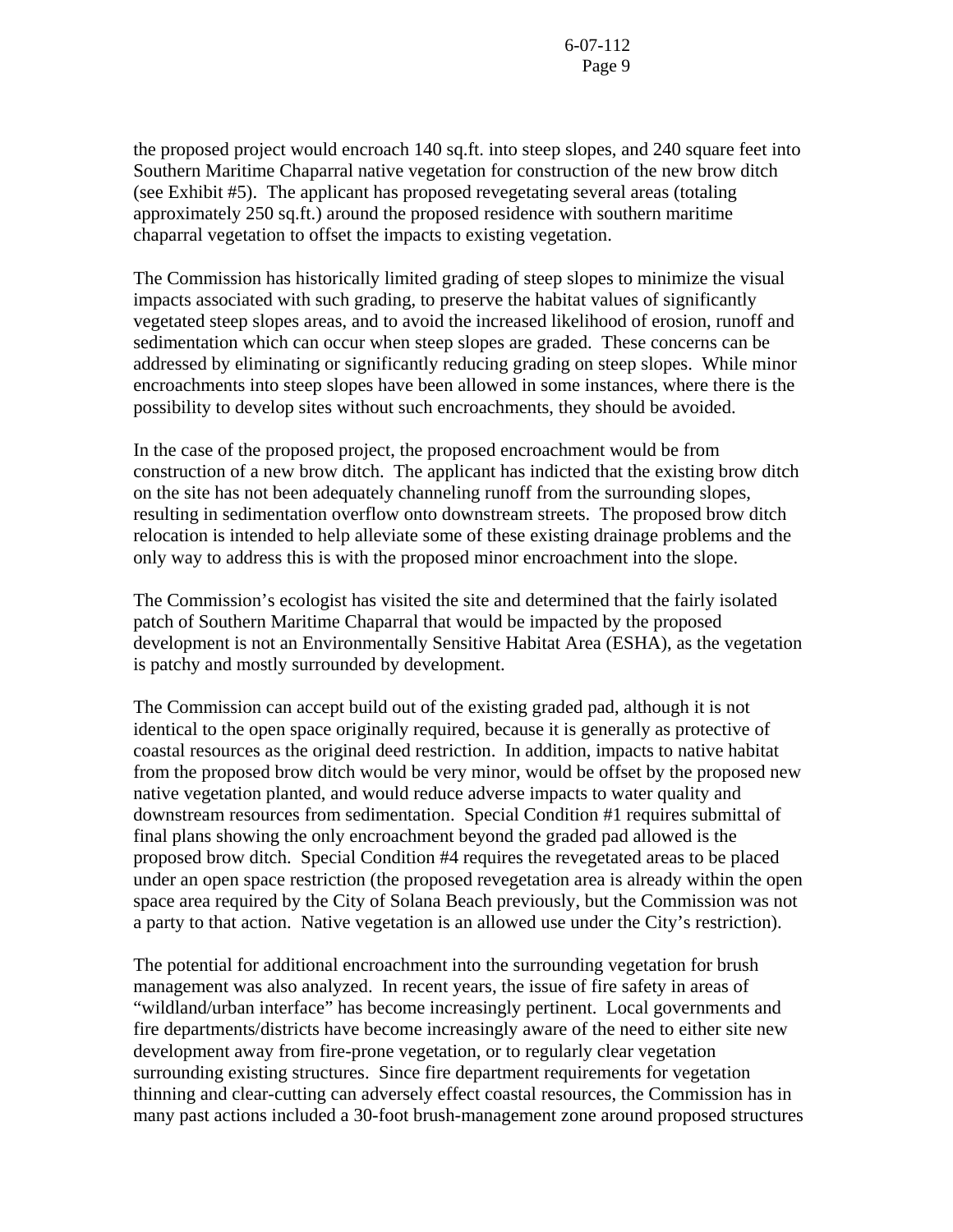when calculating the amount of proposed encroachment on steep, naturally vegetatedslopes, with the idea that vegetation at least 30 feet from any structure may have to be cleared to meet fire safety regulations.

However, particular fire districts have allowed, in some cases, little or no clear-cutting except immediately around structures, depending on the topography of the site, the incorporation of appropriate construction materials into the proposed development, etc... The Solana Beach Fire Marshal has reviewed the plans for the proposed project and has indicated that in this particular case, because the hillside nearest the structure slopes upwards, such that fire would travel away from the structure, there is no need to do any clearing of vegetation beyond the graded pad. This is consistent with the direction the Fire Department gave on Lot 9, the lot approximately 200 feet southeast of the subject site and the other lot in the subdivision that takes access off Solana Drive. As such, the native vegetation on the site will not be adversely impacted by any brush-management.

Because the protected open space area on the site is area owned in-common by the homeowners association, the Commission is not requiring that the subject applicant rerecord the open space deed restriction that was only approved by the City. Because this is the last lot of the subdivision to develop, there is no need for further Commission enforcement action regarding the deed restriction recorded after the Commission's required deed restriction.

However, in order to maintain the trade-off between the open space that was encroached upon and the area which is preserved under the revised open space deed restriction that was not approved by the Commission, Special Condition #3 requires a restriction which provides that the exemptions to coastal development permits otherwise provided in Public Resources Code section 30610(a) shall not apply to development located outside of the 8,798 sq.ft. graded pad area owned by the applicant and shown on Exhibit #2 of coastal development permit No. 6-07-112. In this manner, normally exempt activities may still occur on the site, as long as they are located within the previously disturbed graded pad. Special Condition #5 requires the permit be recorded as a restriction against the deed of the site to ensure future owners will be aware of the permit conditions and restrictions.

New landscaping that might occur as part of the residential improvements could impact the surrounding native habitat if invasive species were allowed to propagate on the site. Therefore, Special Condition #6 has been attached which prohibits the use invasive plants. Special Condition #6 also prohibits the use of rodenticides that contain anticoagulant compounds, because of the impact these can have on animals as the poison moves through the food chain, and requires that all plantings be maintained.

The slope above the site is visible from I-5, but the site itself is not visible from any scenic areas. The proposed home will be similar in size and character to other homes in the surrounding area. The open space restriction on the site will protect the natural vegetation and landform around lot. Therefore, the proposed project can be found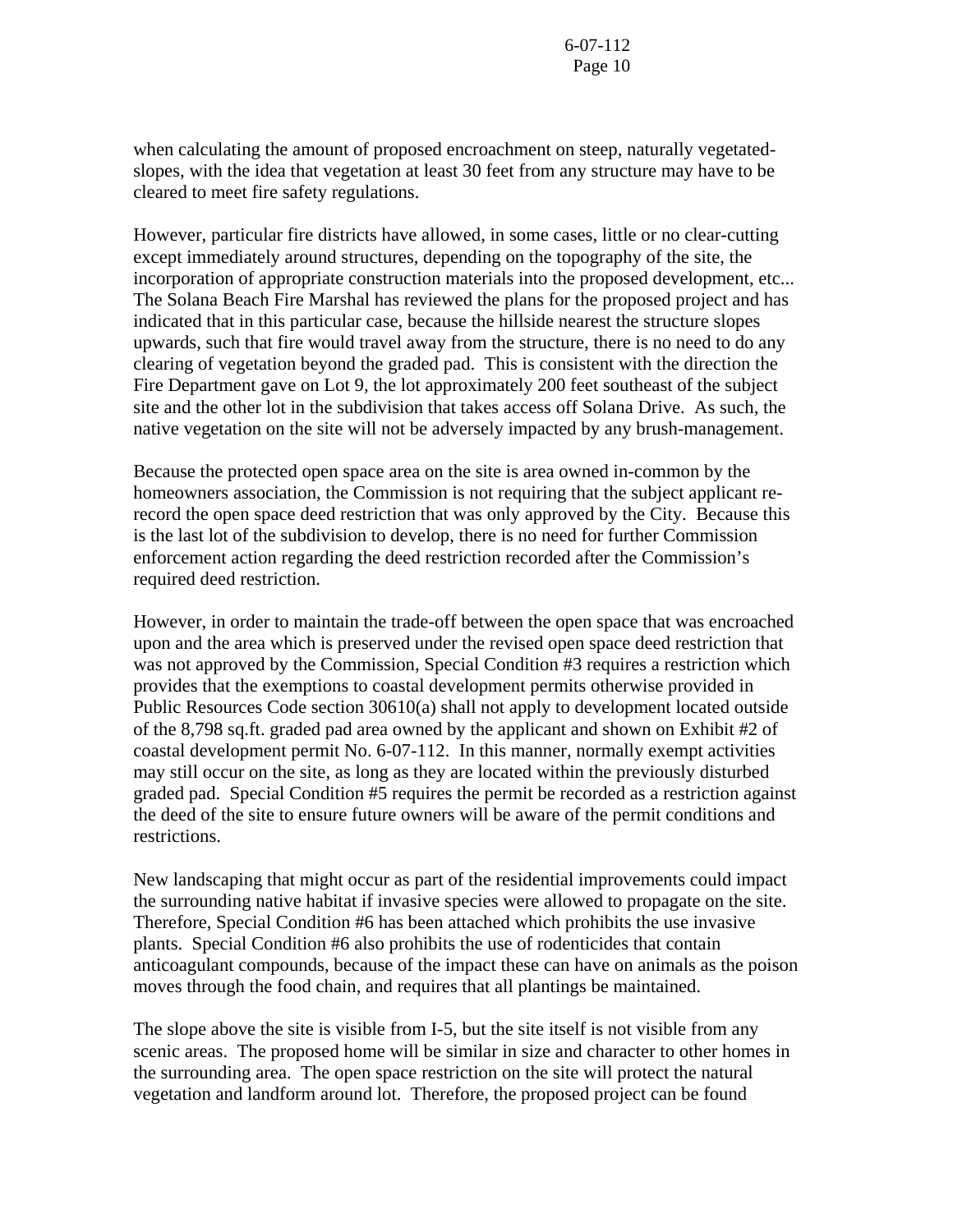consistent with the scenic and natural resource protection policies of Chapter 3 of the Coastal Act.

 4. Runoff/Water Quality. Section 30231 of the Coastal Act is applicable to the proposed development and states:

The biological productivity and the quality of coastal waters, streams, wetlands, estuaries, and lakes appropriate to maintain optimum populations of marine organisms and for the protection of human health shall be maintained and, where feasible, restored through, among other means, minimizing adverse effects of waste water discharges and entrainment, controlling runoff, preventing depletion of ground water supplies and substantial interference with surface water flow, encouraging waste water reclamation, maintaining natural vegetation buffer areas that protect riparian habitats, and minimizing alteration of natural streams.

In order reduce the potential for adverse impacts to water quality resulting from drainage runoff from the proposed development, Special Condition #2 is attached. The condition requires that runoff from the roof, driveway and other impervious surfaces be directed into the landscaped areas on the site for infiltration and/or percolation, prior to being conveyed off-site. Directing runoff through landscaping is a well-established BMP for treating runoff from developments such as the subject proposal. As conditioned, the proposed development will serve to reduce any impacts to water quality from the project to insignificant levels, and the Commission finds that the project is consistent with Section 30231 of the Coastal Act regarding the protection of water quality.

 5. Local Coastal Planning. Section 30604 (a) also requires that a coastal development permit shall be issued only if the Commission finds that the permitted development will not prejudice the ability of the local government to prepare a Local Coastal Program (LCP) in conformity with the provisions of Chapter 3 of the Coastal Act. In this case, such a finding can be made.

The site is designated Residential with a maximum allowable density of 2 dwelling units per acre in the City of Solana Beach General Plan and Zoning Ordinance, and in the previously certified County of San Diego LCP, which the Commission uses for guidance in review of new development in Solana Beach. The proposed single-family residence will be consistent with the certified County LCP and the City's designation. The site is located within the unsewered overlay identified in the County LCP; however, the site will be fully sewered, and thus, the provisions of this overlay do not apply. As proposed, the project is consistent with all applicable Chapter 3 policies of the Coastal Act. No adverse impacts to any coastal resources are anticipated as a result of this development, as conditioned. Therefore, the Commission finds the development will not prejudice the ability of the City of Solana Beach to prepare a certifiable local coastal program.

 6. Consistency with the California Environmental Quality Act (CEQA). Section 13096 of the Commission's Code of Regulations requires Commission approval of Coastal Development Permits to be supported by a finding showing the permit, as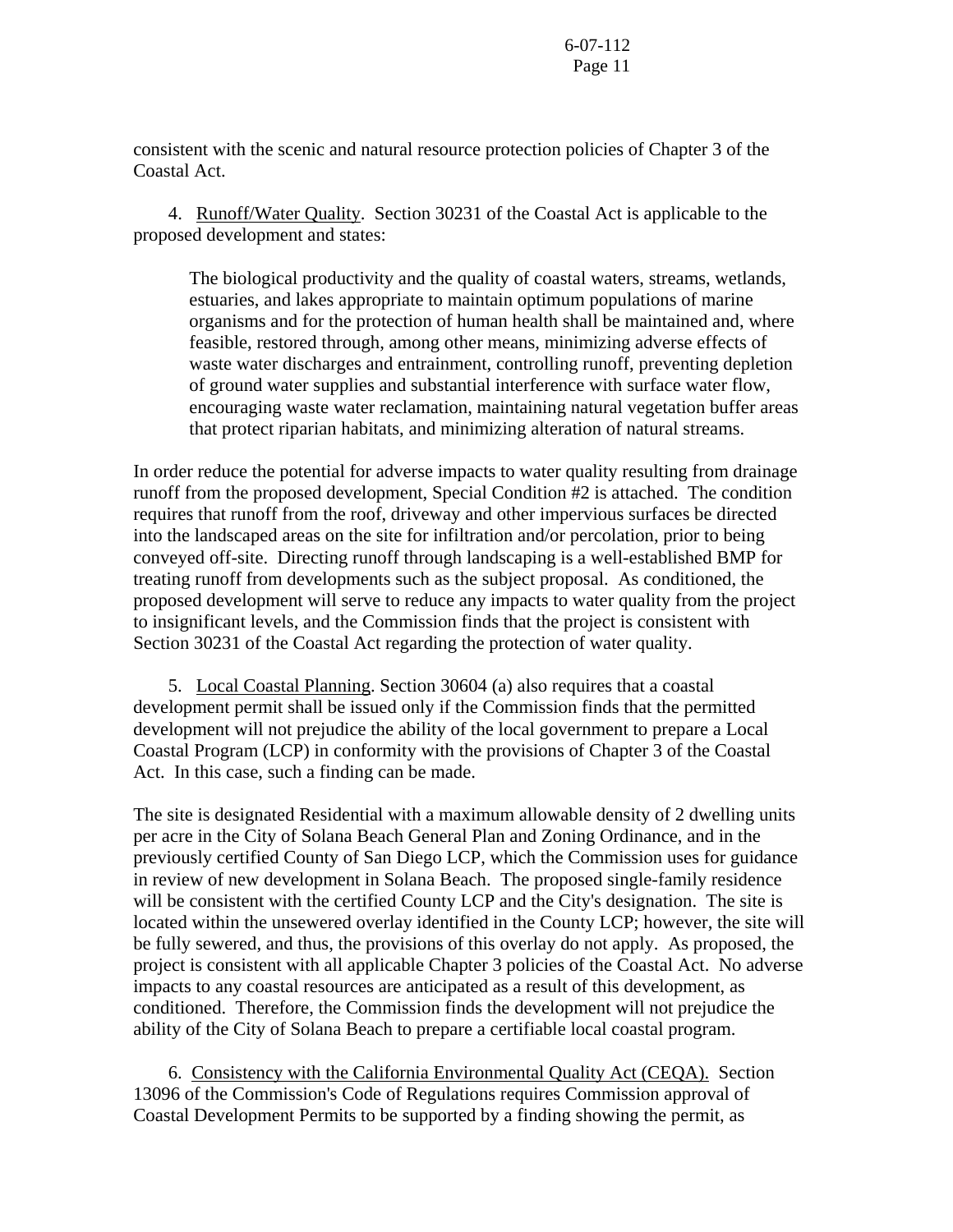conditioned, to be consistent with any applicable requirements of the California Environmental Quality Act (CEQA). Section 21080.5(d)(2)(A) of CEQA prohibits a proposed development from being approved if there are feasible alternatives or feasible mitigation measures available which would substantially lessen any significant adverse effect which the activity may have on the environment.

The proposed project, as conditioned, is consistent with the resource and visual protection policies of the Coastal Act as modified herein. The attached mitigation measures will minimize all adverse environmental impacts. As conditioned, there are no feasible alternatives or feasible mitigation measures available which would substantially lessen any significant adverse impact which the activity may have on the environment. Therefore, the Commission finds that the proposed project, as conditioned to mitigate the identified impacts, is the least environmentally damaging feasible alternative and is consistent with the requirements of the Coastal Act to conform to CEQA.

# STANDARD CONDITIONS:

- 1. Notice of Receipt and Acknowledgment. The permit is not valid and development shall not commence until a copy of the permit, signed by the permittee or authorized agent, acknowledging receipt of the permit and acceptance of the terms and conditions, is returned to the Commission office.
- 2. Expiration. If development has not commenced, the permit will expire two years from the date on which the Commission voted on the application. Development shall be pursued in a diligent manner and completed in a reasonable period of time. Application for extension of the permit must be made prior to the expiration date.
- 3. Interpretation. Any questions of intent or interpretation of any condition will be resolved by the Executive Director or the Commission.
- 4. Assignment. The permit may be assigned to any qualified person, provided assignee files with the Commission an affidavit accepting all terms and conditions of the permit.
- 5. Terms and Conditions Run with the Land. These terms and conditions shall be perpetual, and it is the intention of the Commission and the permittee to bind all future owners and possessors of the subject property to the terms and conditions.

(G:\San Diego\Reports\2007\6-07-112 Hall stfrpt.doc)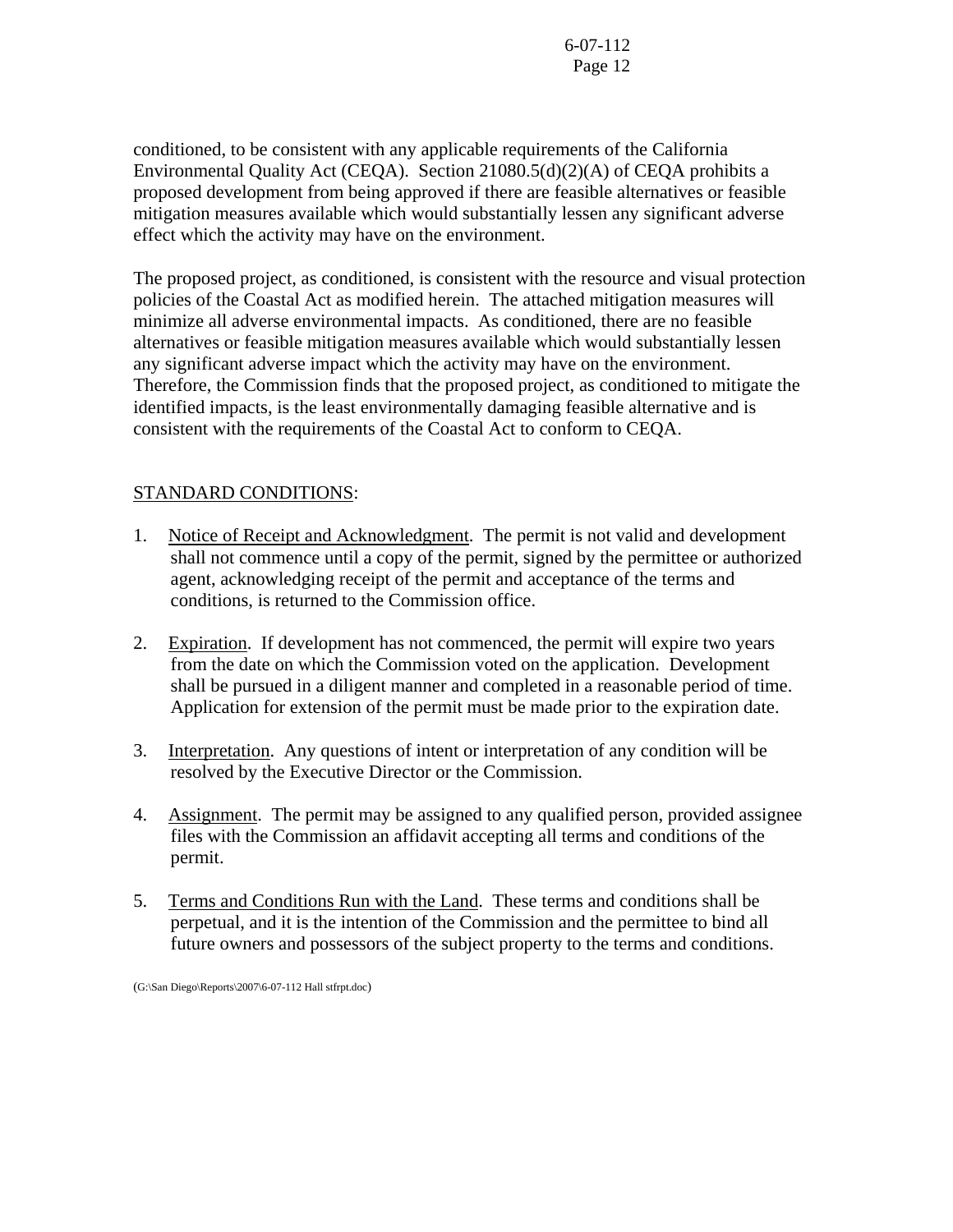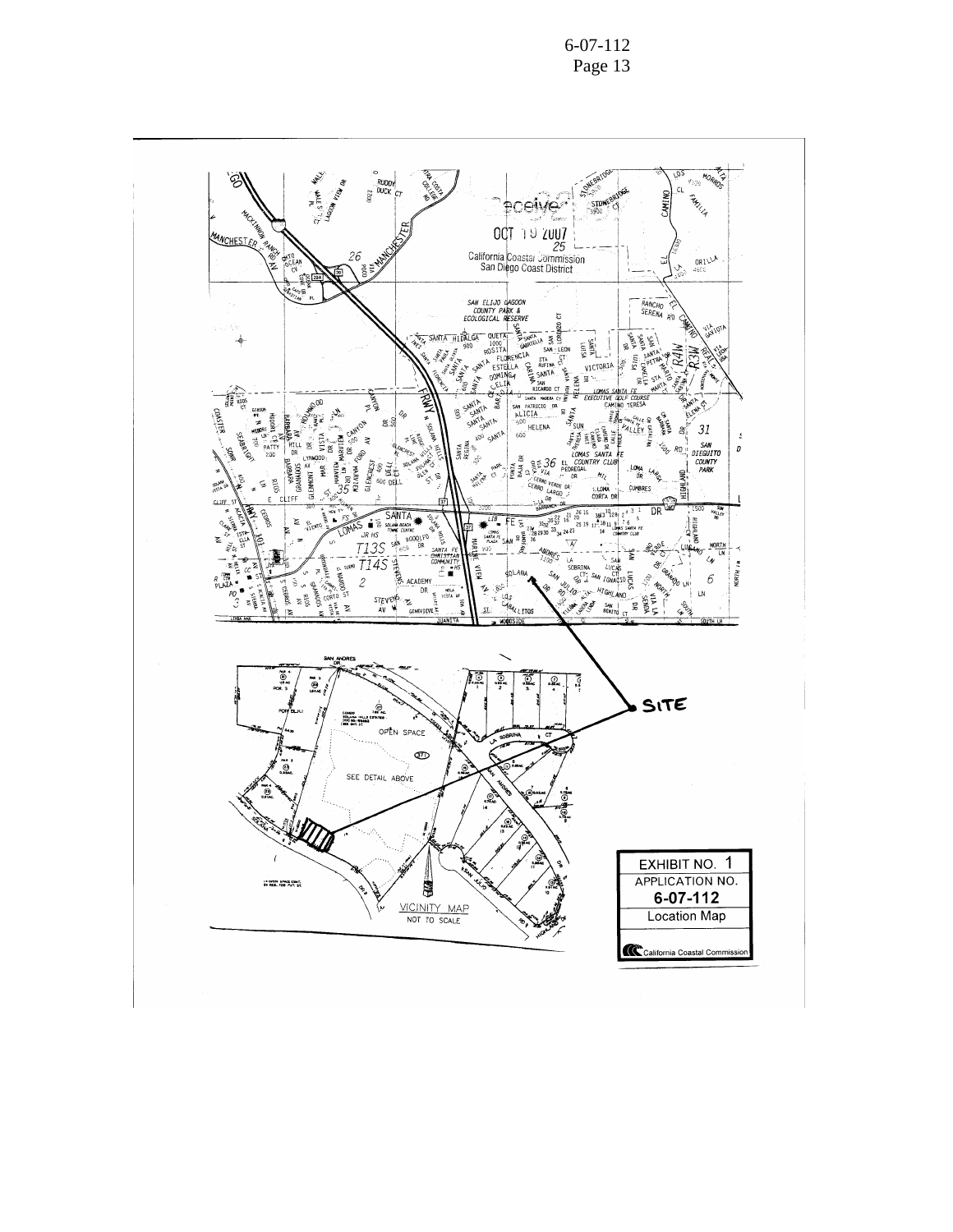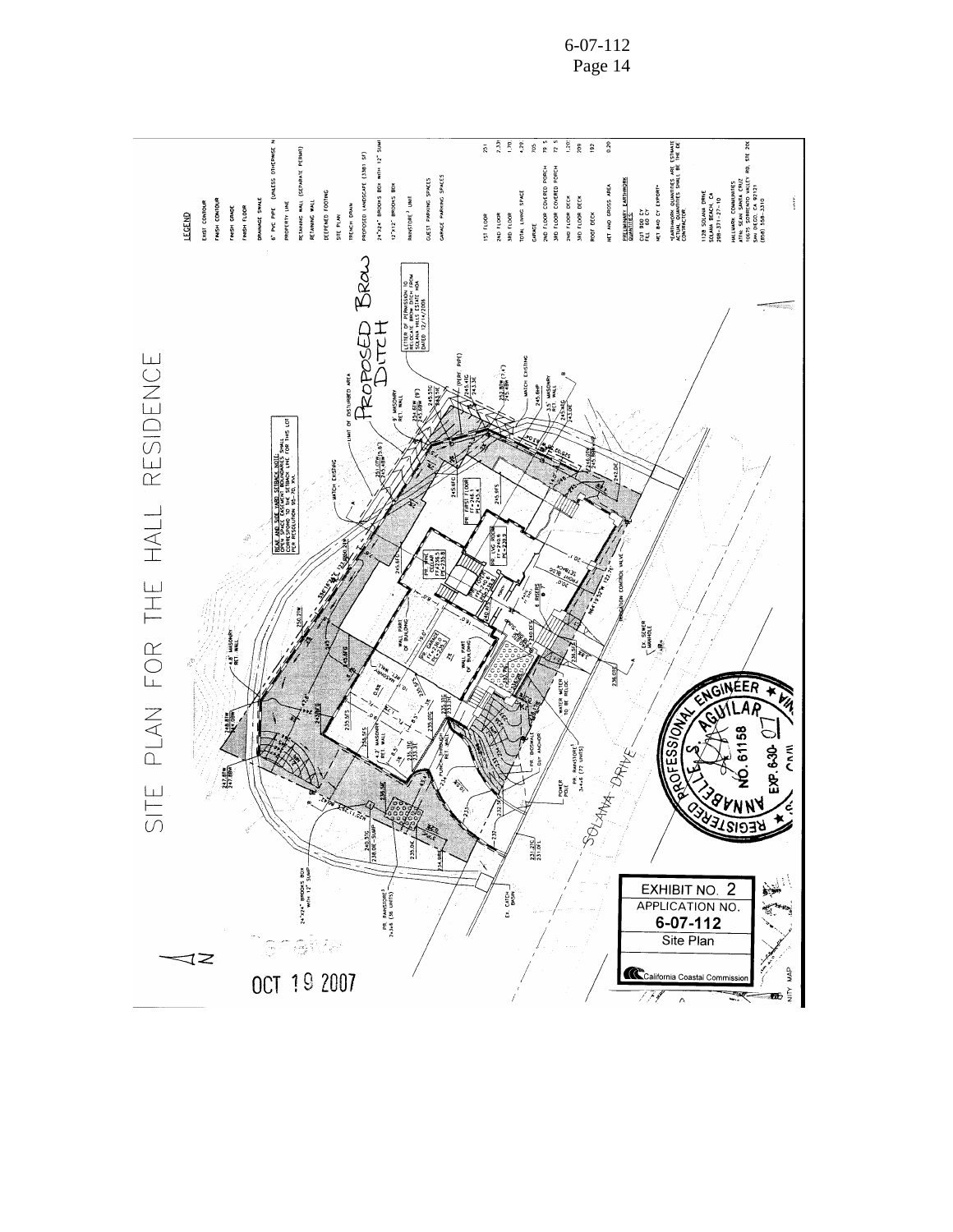

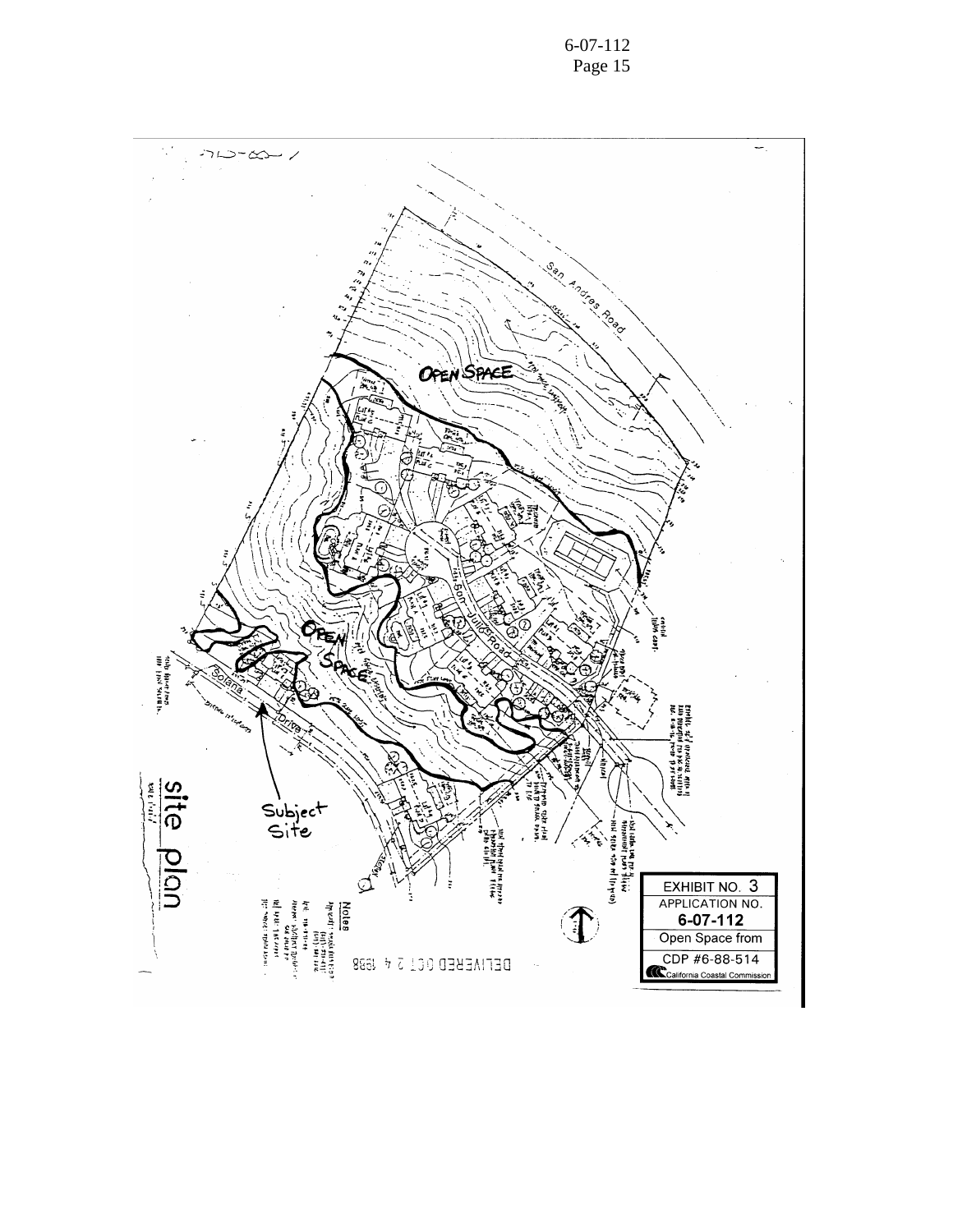6-07-112 Page 16

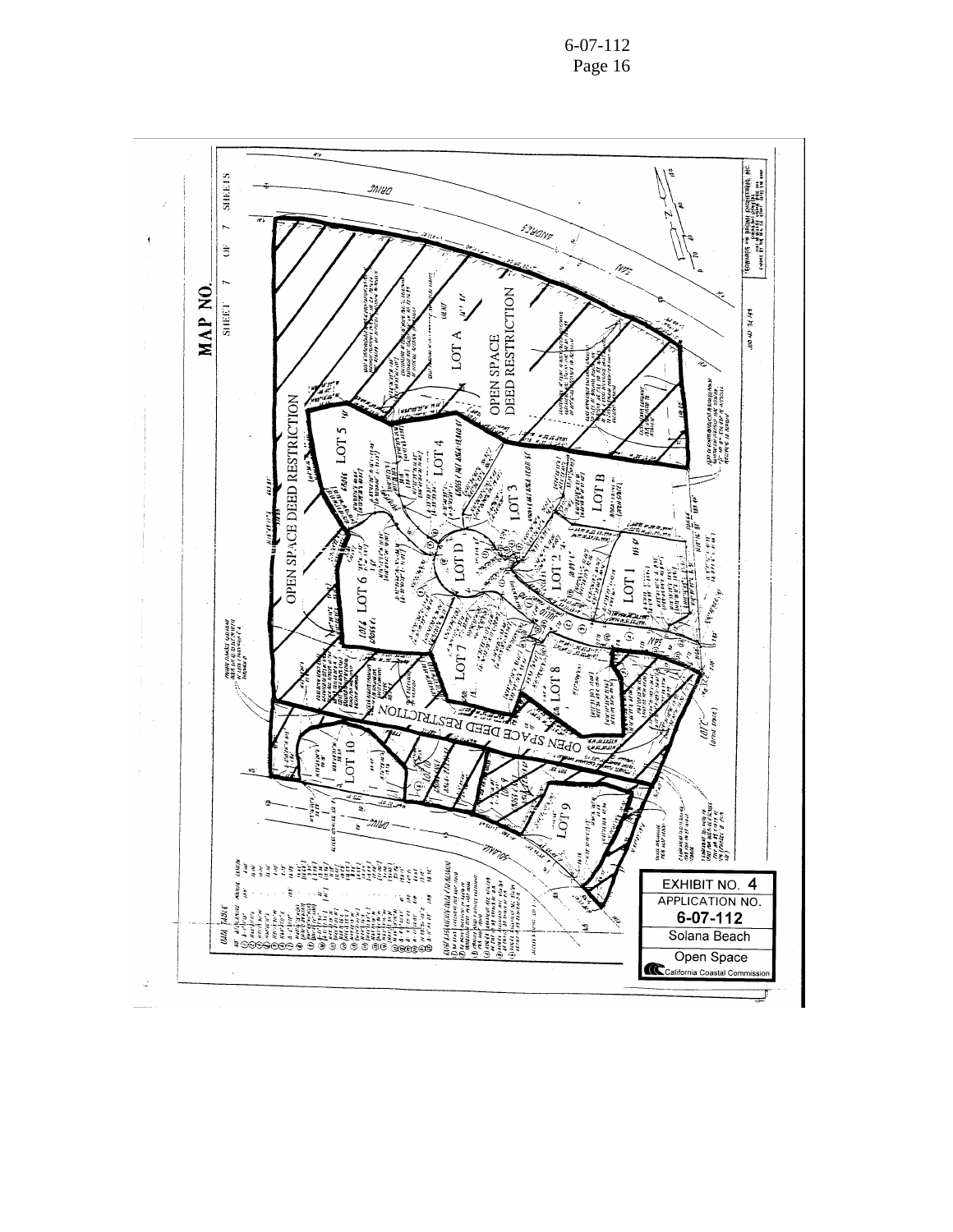